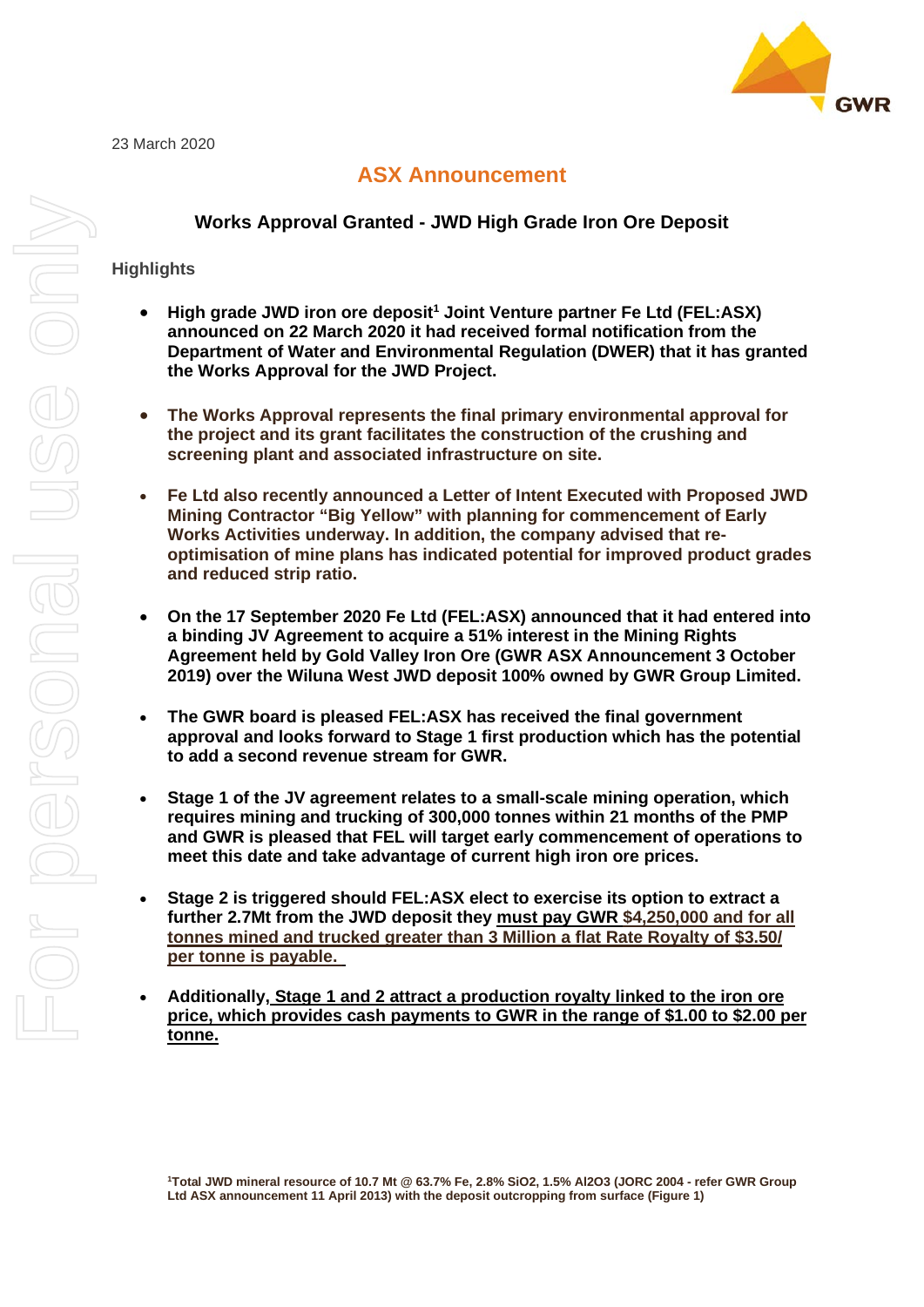

**Figure 1 - Outcropping High-grade ore at the JWD Project**

GWR Group Limited (**ASX**:**GWR**) ("**GWR Grou**p" or "the **Company**") is pleased to announce further progress in the development of the high grade JWD Iron Ore deposit following the Fe Ltd (FEL:ASX) announcement to the ASX (22 March 2021) that it **received formal notification from the Department of Water and Environmental Regulation (DWER) that it has granted the Works Approval for the JWD Project.**

The Works Approval represents the final primary environmental approval for the project and its grant facilitates the construction of the crushing and screening plant and associated infrastructure on site.

Additionally, on 16 March 2021, Fe Ltd also announced a Letter of Intent Executed with Proposed JWD Mining Contractor "Big Yellow" with planning for commencement of Early Works Activities underway. The company advised that re-optimisation of mine plans has indicated potential for improved product grades and reduced strip ratio.

**GWR has received at total \$750,000 from the JWD Mining Agreement, with the most recent payment of \$125,000 received from FEL:ASX on 31 December 2020. The balance of quarterly payments total \$250,000 with the next payment due in March 2020.**

**Additionally, a further \$4.25 million is payable to GWR on exercise of the Stage 2 Option and for all tonnes mined and trucked greater than 3 Million a flat Rate Royalty of \$3.50/ per tonne is payable. In addition to these stage payments a production royalty is payable during both stages, which is linked to the iron ore price in the range of \$1 to \$2 per tonne.**

FEL noted that the granting of the works approval largely completes the permitting process for the JWD project and they now anticipate a steady stream of milestones being achieved in the coming weeks as preparation is finalised for the commencement of mining.

# **For further information please contact:**

| Gary Lyons<br>Chairman | David Utting<br>David Utting Corporate<br>Ph: +61 416187462 | Mark Pitts<br><b>Company Secretary</b>                                              |
|------------------------|-------------------------------------------------------------|-------------------------------------------------------------------------------------|
|                        |                                                             | E: garylyons@heiniger.com.au E: david@davidutting.com E: markp@endeavourcorp.com.au |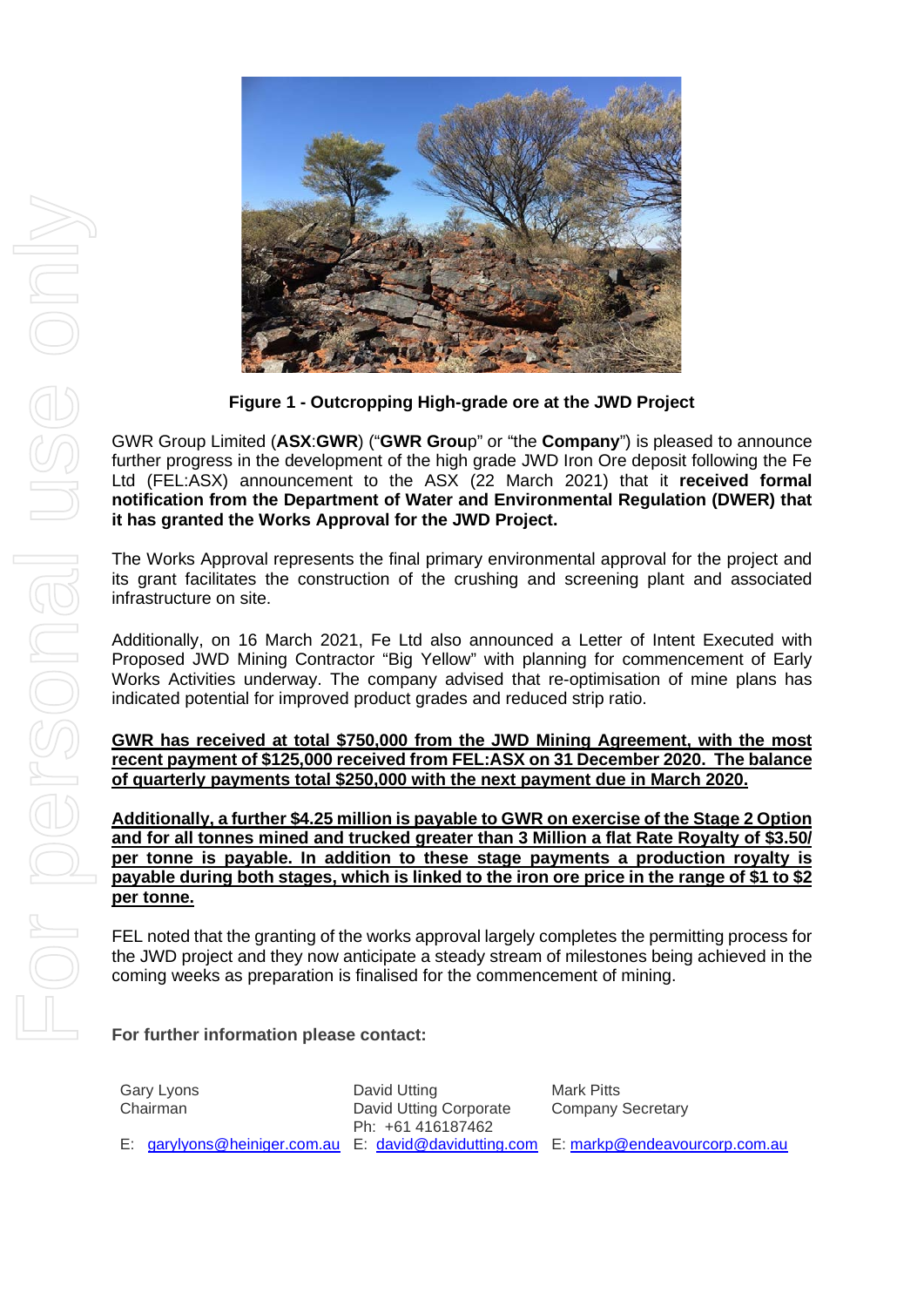#### **About the Joint Venture partners for mining the JWD deposit**

Gold Valley and Fe Limited are members of a joint venture to mine up to 3 Mt of iron ore at the Wiluna West Iron Ore Project's JWD deposit. Gold Valley is part of the Gold Valley Group, a diversified Australian based company with interests in mining agriculture and energy. [www.goldvalley.com.au](http://www.goldvalley.com.au/)

Fe Limited (ASX: FEL) is a listed, diversified mining development and minerals exploration company with interests in gold, iron ore, base metals and more recently battery metals with project additions targeting lithium and nickel. Fe Limited also holds or has rights or interests, in several projects highly prospective for iron, nickel, copper and gold located in the Bryah Basin region of Western Australia with JV venture partners Auris Minerals Ltd, Alchemy Resources Ltd, Independence Group NL, Westgold Resources Limited, Billabong Gold Pty Ltd and Sandfire Resources NL. [www.felimited.com.au.](http://www.felimited.com.au/)

In April 2012, GWR was granted mining approval for the JWD high grade deposit (refer to ASX announcement 20 April 2012). This Mining Approval allows for the mining of up to one million tonnes per annum for three years for a total of 3 million tonnes of iron ore. The JWD deposit is within the Wiluna West Iron Ore Project tenements and contains a DSO hematite resource of 10.7Mt at a high grade 63.7% Fe, using a cut-off of 55% Fe (Refer Table 1).

GWR is currently assessing strategies in an effort to further exploit and expedite production tonnage across the remaining portion of its total 131.1 Mt at 60.0% Fe (2004 JORC Code compliant Resource) Iron Ore inventory in order to maximise returns from the current levels of demand for high-grade ore.

#### **Competent Person's Statement**

*The information in this report which relates to Exploration Targets, Exploration Results and Mineral Resources or Ore Reserves is based on information compiled by Mr Allen Maynard, who is a Member of the Australian Institute of Geosciences ("AIG") and independent consultant to the Company. Mr Maynard is the Director and principal geologist of Al Maynard & Associates Pty Ltd and has over 40 continuous years of exploration and mining experience in a variety of mineral deposit styles. Mr Maynard has sufficient experience which is relevant to the style of mineralisation and type of deposit under consideration and to the activity which he is undertaking to qualify as a Competent Person as defined in the 2012 Edition of the "Australasian Code for reporting of Exploration Results, Exploration Targets, Mineral Resources and Ore Reserves" (JORC Code). Mr Maynard consents to inclusion in the report of the matters based on this information in the form and context in which it appears.* 

*The Mineral Resource Estimate was prepared and first disclosed under the JORC Code 2004. It has not been updated since to comply with the JORC Code 2012 on the basis that the information has not materially changed since it was last reported.*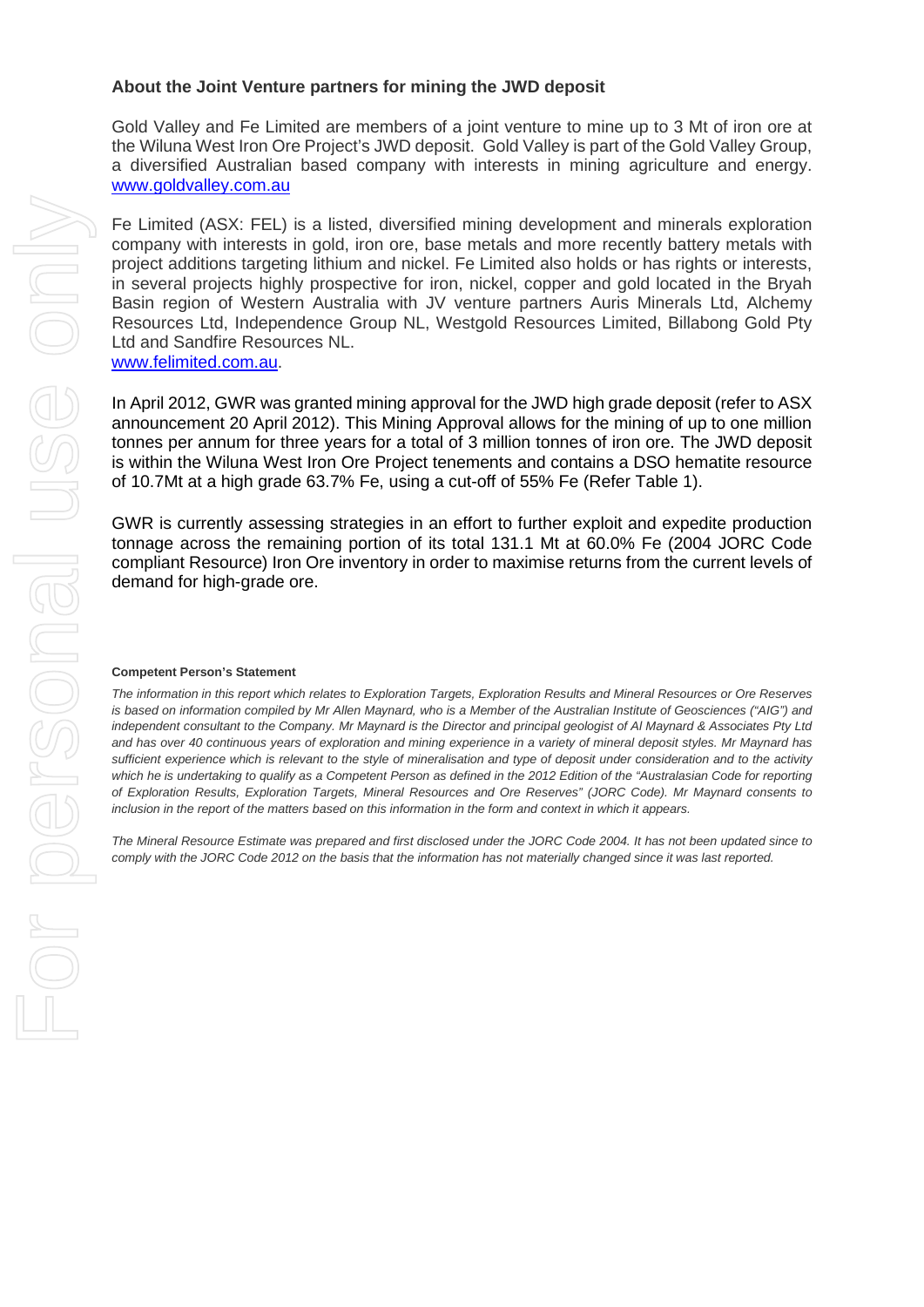

**Figure 2 - JWD Project Location Plan**